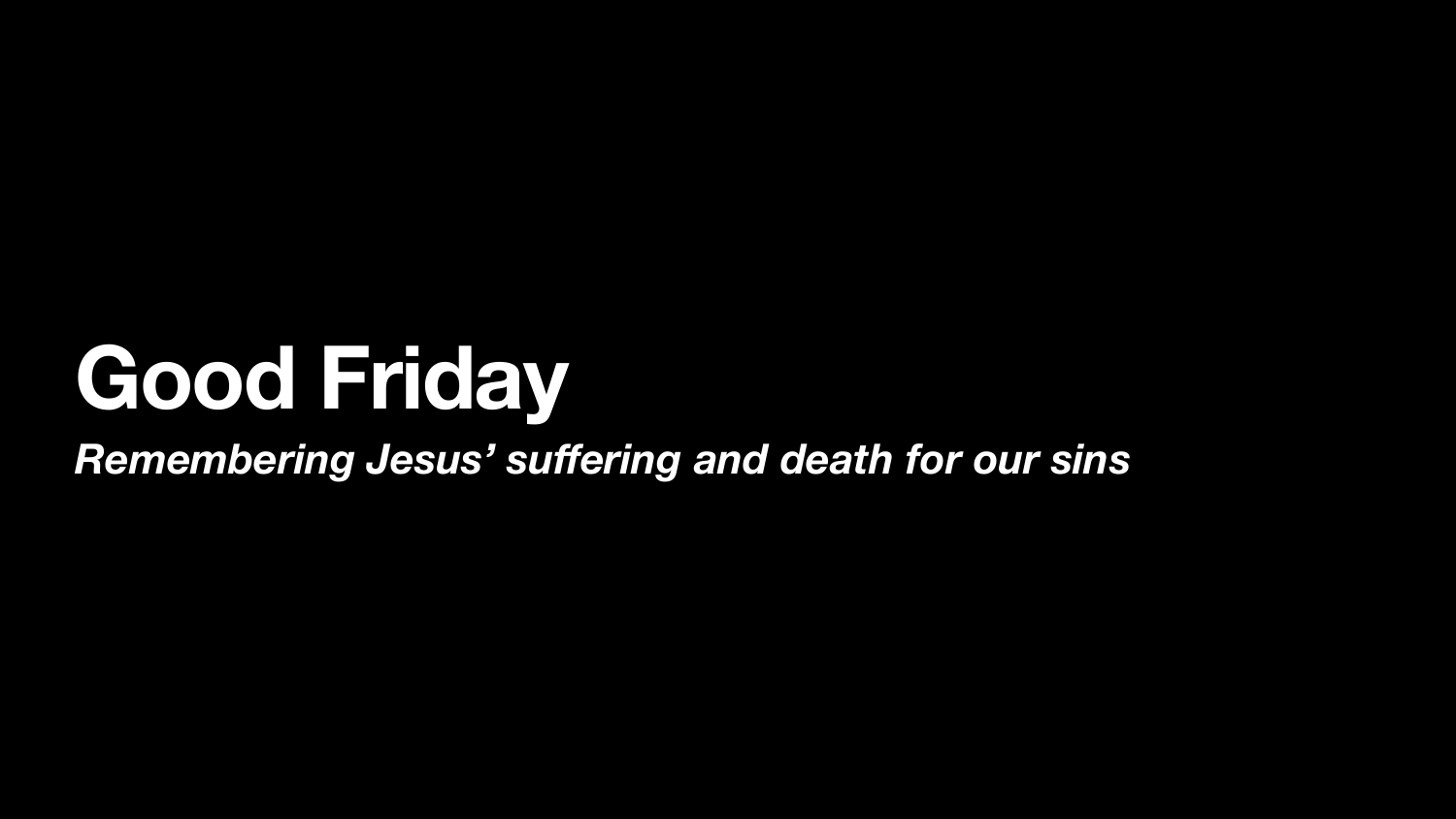#### **How would you live the last 48 hours of your life?**

# **48 hours**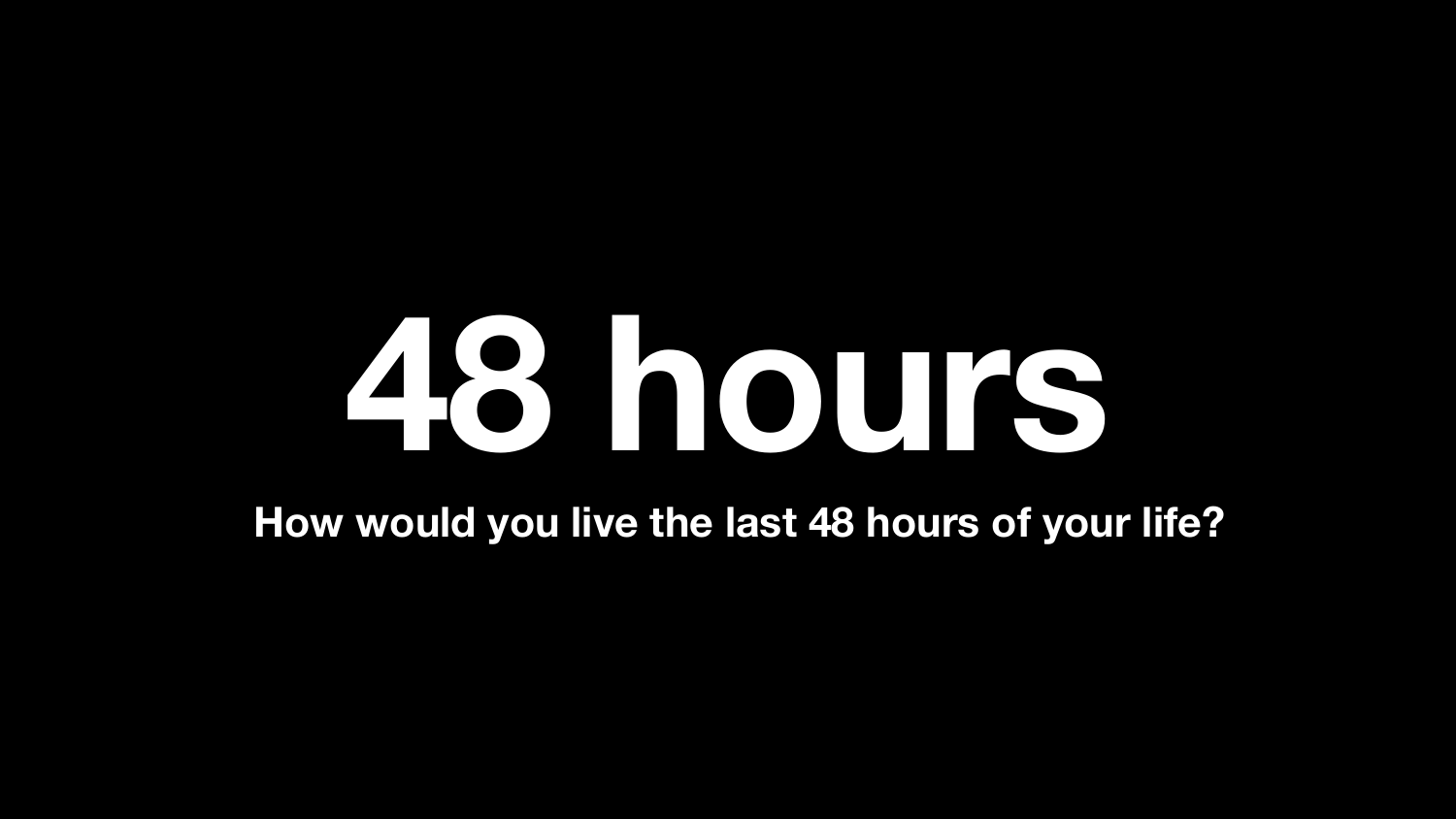1. It was now two days before the Passover and the Feast of Unleavened Bread. And the chief priests and the scribes were seeking how to arrest Him by stealth and kill him, 2. for they said, "Not during the feast, lest there be an uproar

#### Mark 14:1-2 … the timing

- 
- from the people."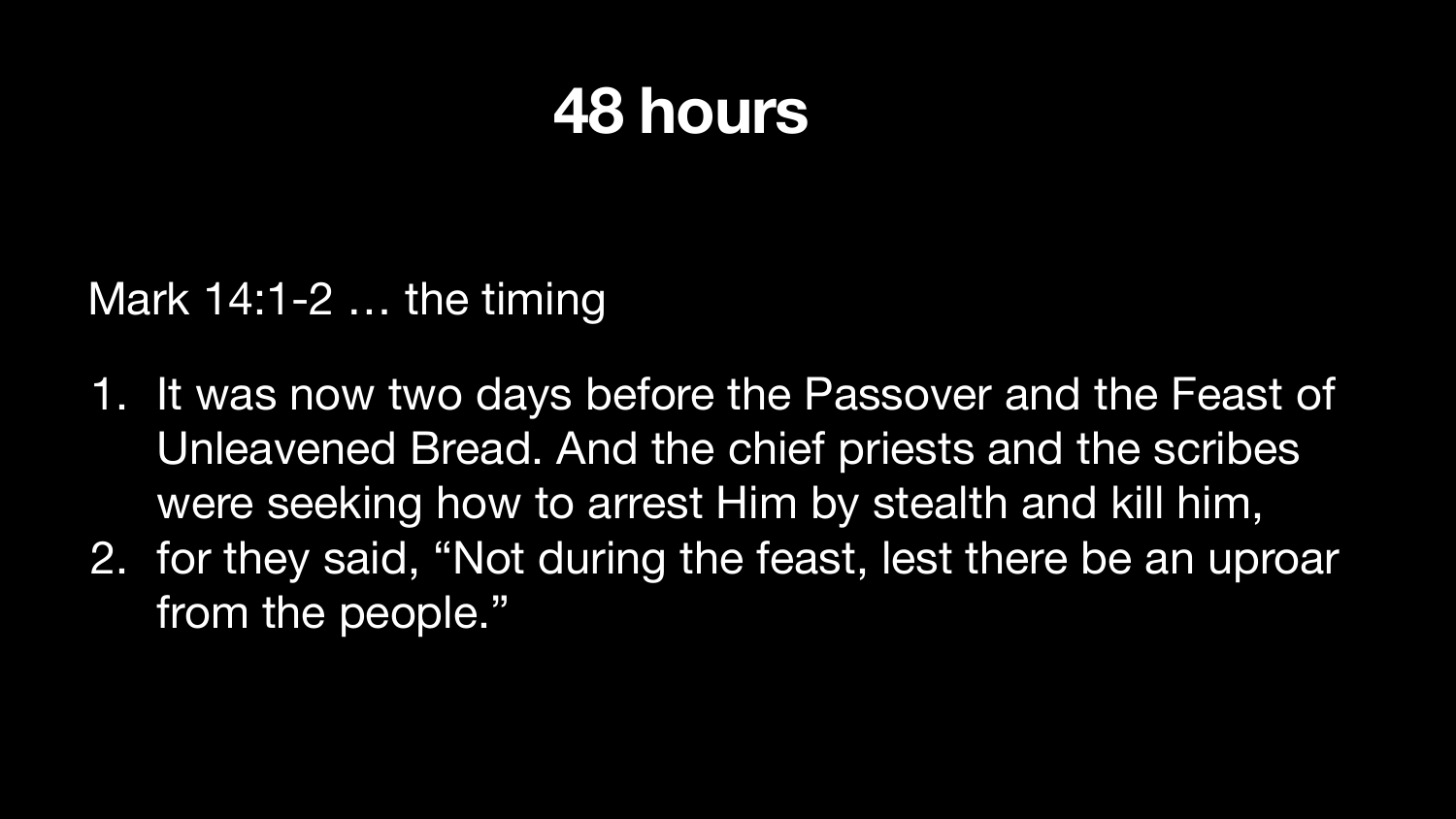3. And while He [Jesus] was at Bethany in the house of Simon the leper, as he was reclining at table, a woman came with an alabaster flask of ointment of pure nard, very costly, and she broke the flask and poured it over His head.

### Mark 14:3 … the leper and the woman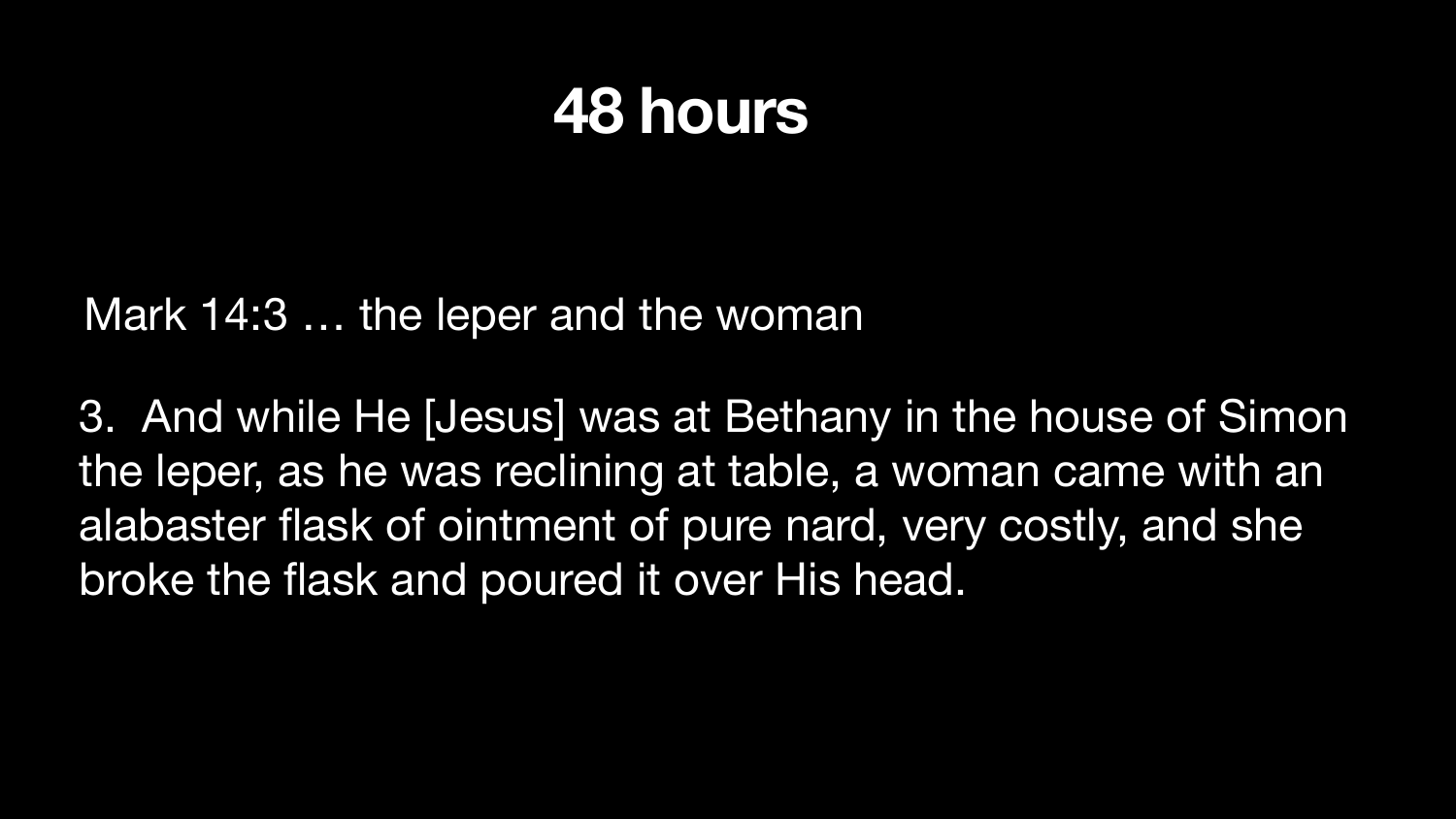4. There were some who said to themselves indignantly, "Why was this ointment wasted like that? 5. For this ointment could have been sold for more than three hundred denarii and given to the poor." And they scolded her.

### Mark 14:4-5 … the disciples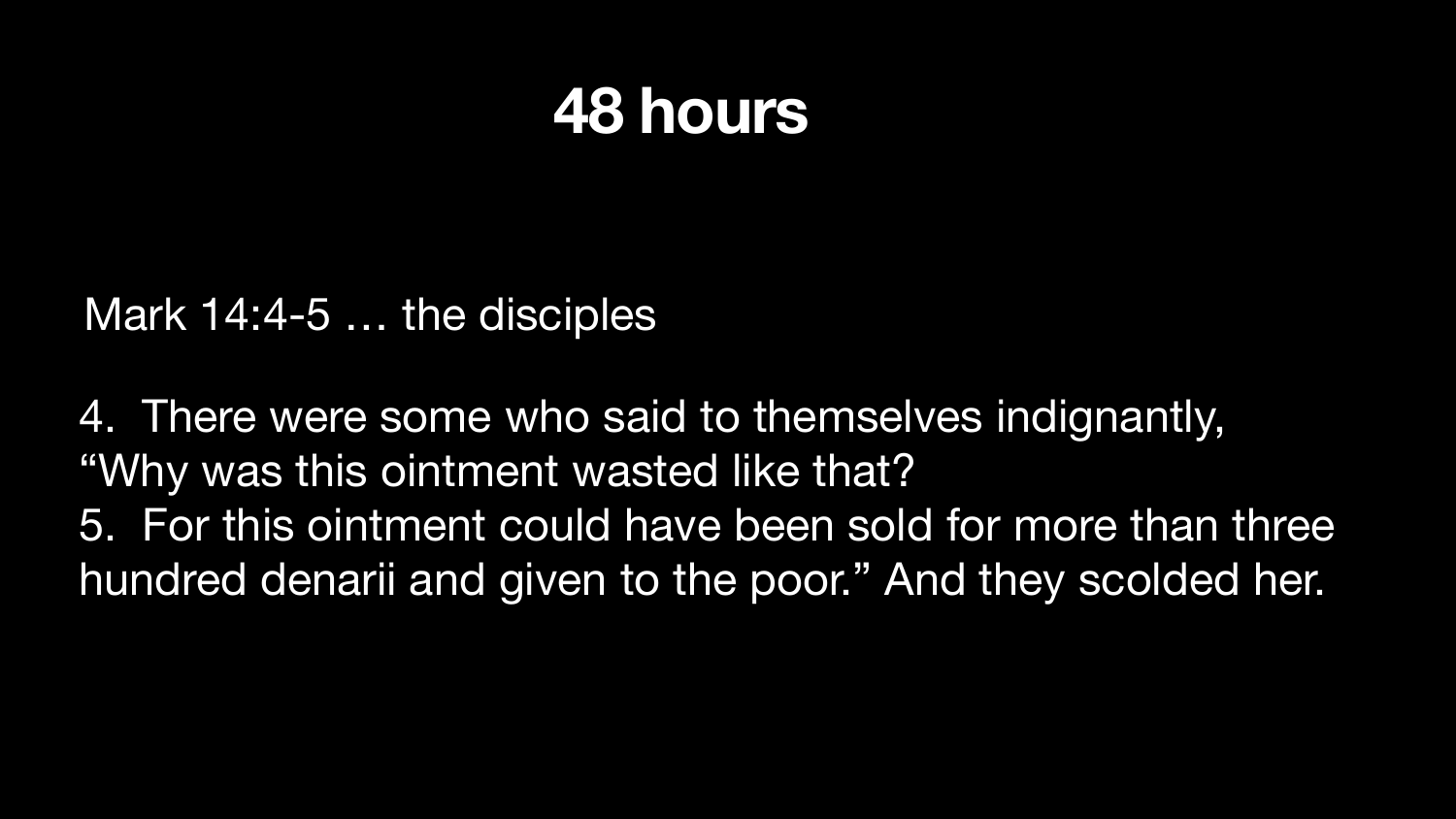She has done a beautiful thing to Me. you can do good for them. But you will not always have Me. 8. She has done what she could; she has anointed My body beforehand for burial.

- 6. But Jesus said, "Leave her alone. Why do you trouble her?
- 7. For you always have the poor with you, and whenever you want
- 9. And truly, I say to you, wherever the gospel is proclaimed in the whole world, what she has done will be told in memory of her."





#### Mark 14:6-9 … Jesus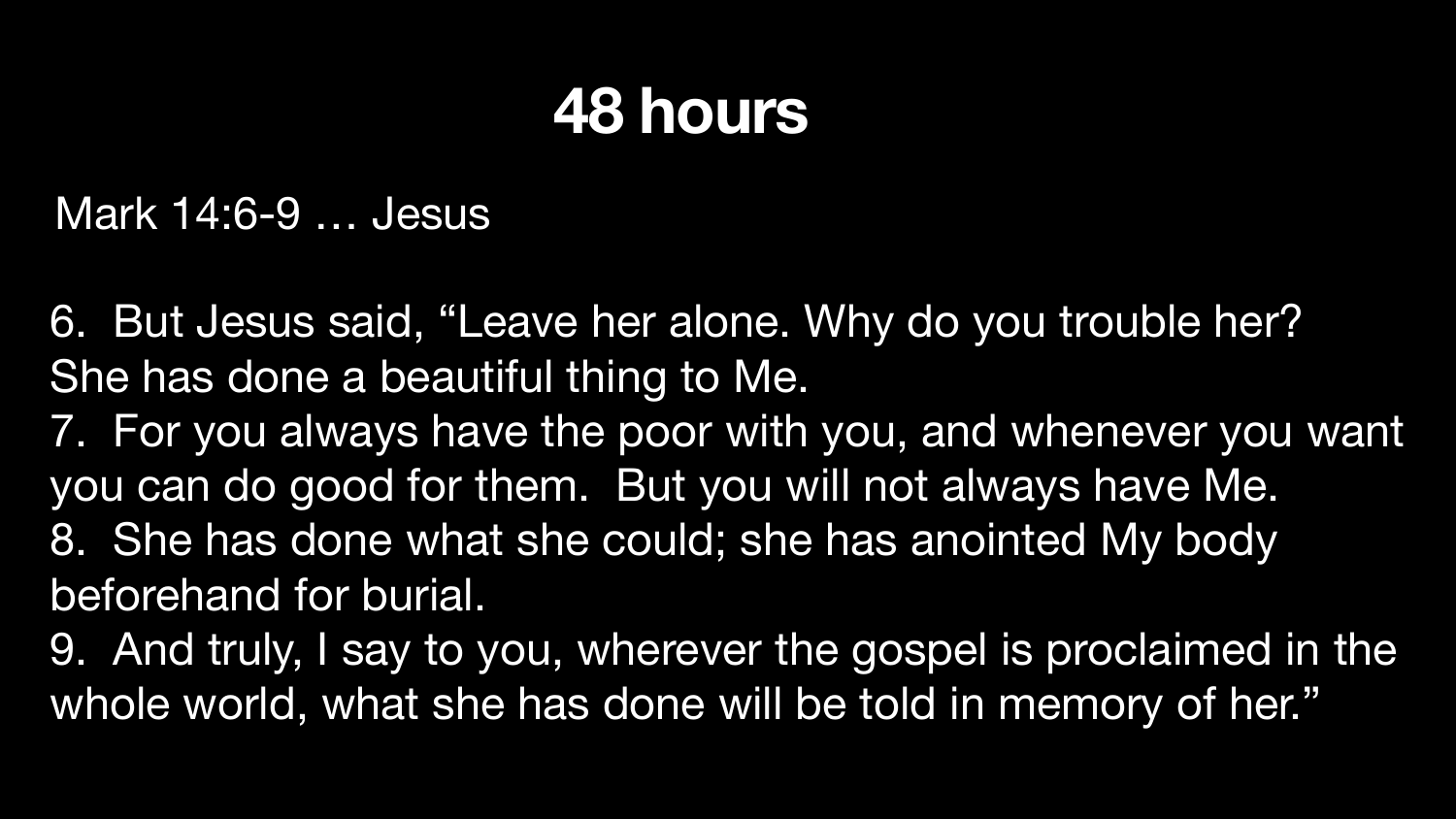# **One loves and sacrifices for those they value.**

# **48 hours**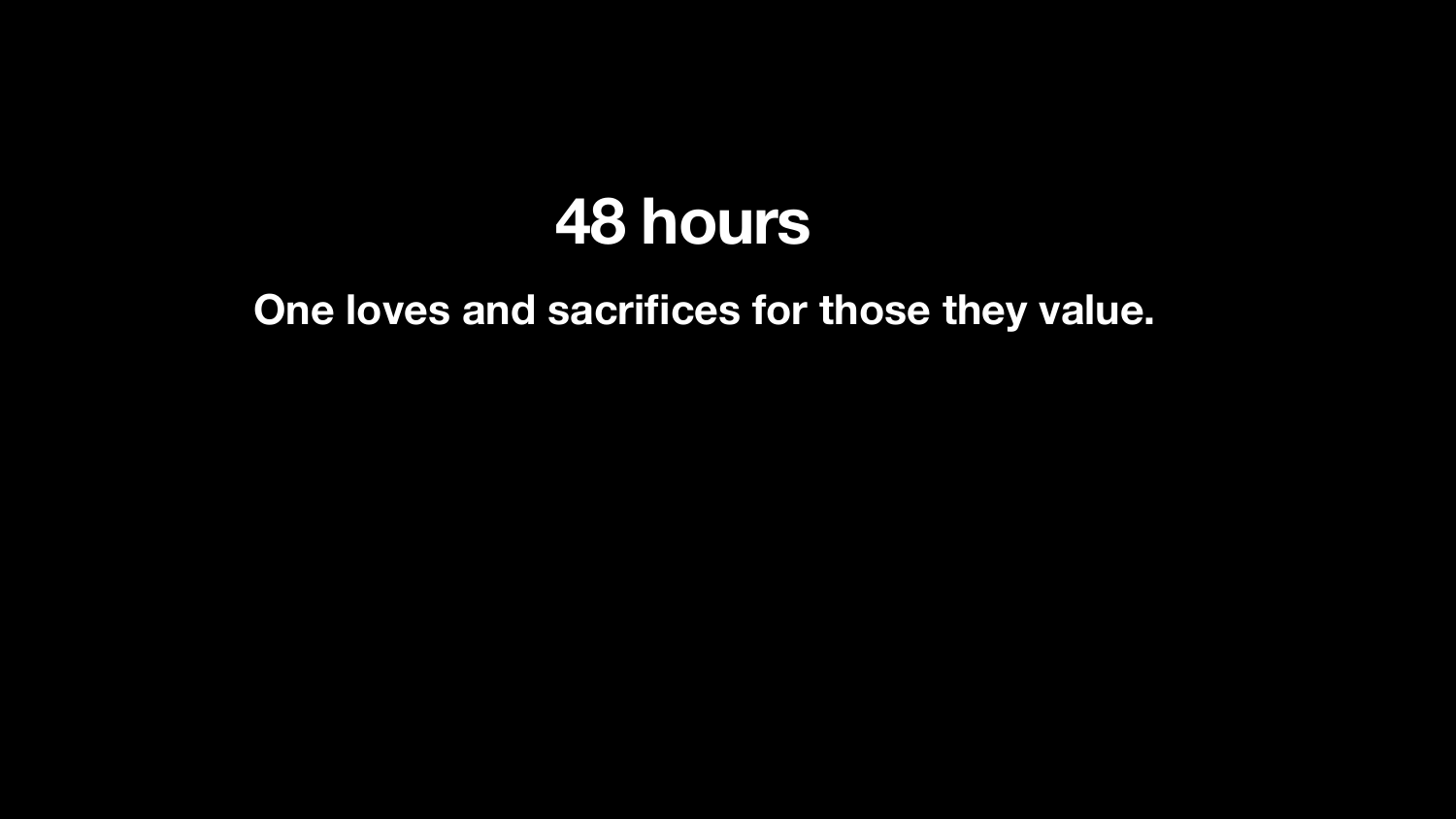**Jesus gave Himself as a sacrifice for you.**

"*looking to Jesus, the founder and perfecter of our faith, who for the joy that was set before Him [He values you]*  endured the cross, despising the shame, **The paid the price]** *and is seated at the right hand of the throne of God."*  Hebrews 12:2

### **48 hours**